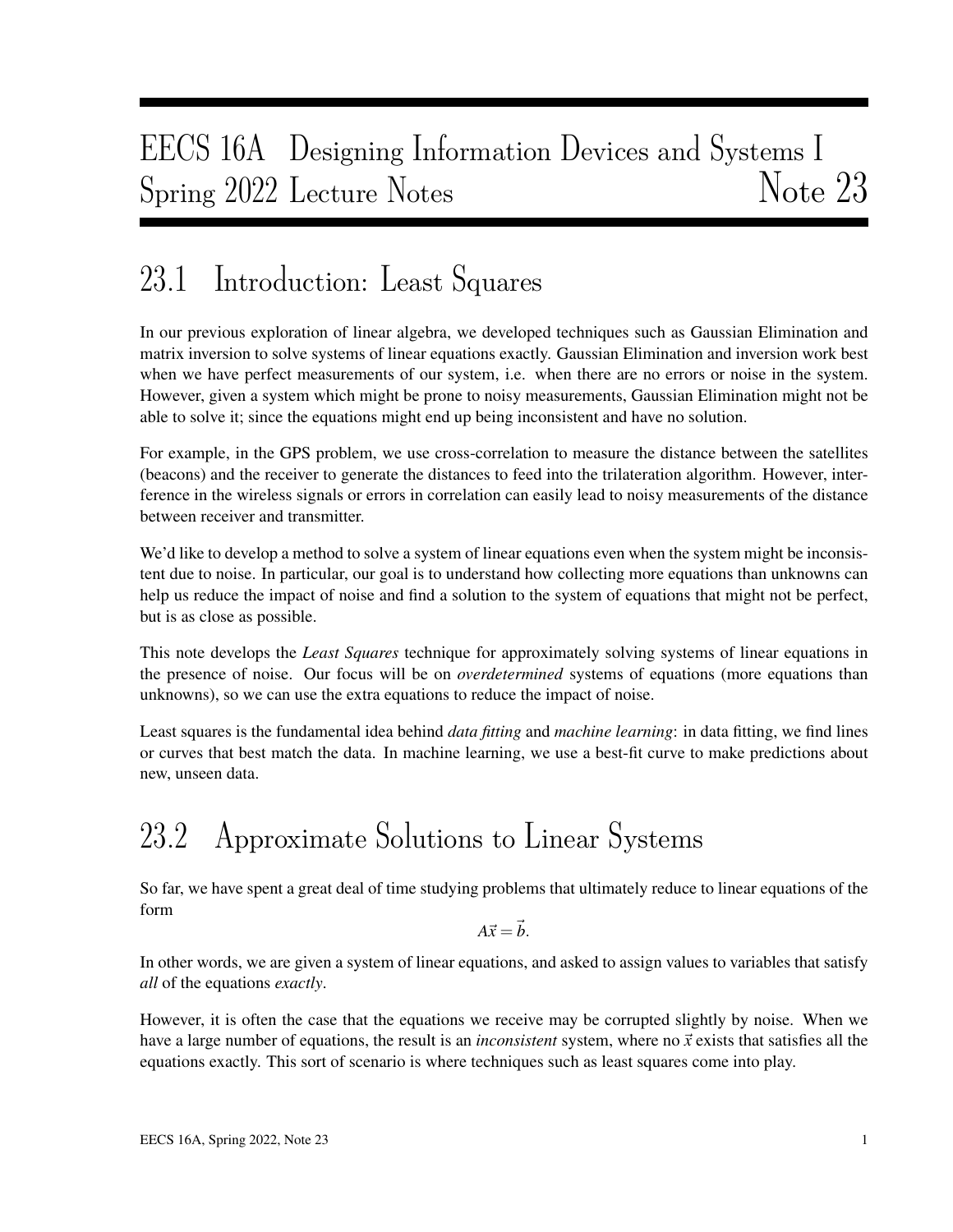Fundamentally, least squares deals with the following problem: choosing an  $\vec{x}$  that minimizes the magnitude of the *error*

$$
\vec{e} = \vec{b} - A\vec{x}
$$

in our solution.

Let's write out the columns of *A* explicitly and rearrange, to obtain

$$
\begin{bmatrix} | & | & & | \\ \vec{a}_1 & \vec{a}_2 & \cdots & \vec{a}_m \\ | & | & & | \end{bmatrix} \begin{bmatrix} x_1 \\ x_2 \\ \vdots \\ x_m \end{bmatrix} + \vec{e} = \vec{b}.
$$

Expanding out the matrix multiplication, we obtain

$$
(x_1\vec{a}_1+x_2\vec{a}_2+\ldots+x_m\vec{a}_m)+\vec{e}=\vec{b},
$$

with *A* an  $n \times m$  matrix. In other words, we are trying to find the "closest" vector to  $\vec{b}$  in the span of the columns  $\{\vec{a}_i\}$  of A.

### 23.2.1 The 2D Special Case

How can we find such a vector? To gain some intuition, let's simplify the problem slightly, working in  $n = 2$ dimensional space, where *A* has  $m = 1$  columns. Then we want to find a vector  $x_1\vec{a}_1$  that minimizes the error  $\|\vec{e}\| = \left\|\vec{b} - x_1\vec{a}_1\right\|$ , as shown:



Intuitively, it seems clear that we should construct  $x_1\vec{a}_1$  by dropping a perpendicular from  $\vec{b}$  onto  $\vec{a}_1$  (known as the *projection* of  $\vec{b}$  onto  $\vec{a}_1$ ), with the error  $\vec{e}$  therefore being orthogonal to  $\vec{a}_1$ . Let's see if we can prove this claim.

Consider another vector  $\alpha \vec{a}_1$  that lies in the span of  $\vec{a}_1$ . Consider the error between this vector and  $\vec{b}$ :  $\vec{e}' = \vec{b} - \alpha \vec{a}_1$ . Plotting this vector on the diagram, we see that it forms the hypotenuse of a right triangle, where one leg is our original  $\vec{e}$ :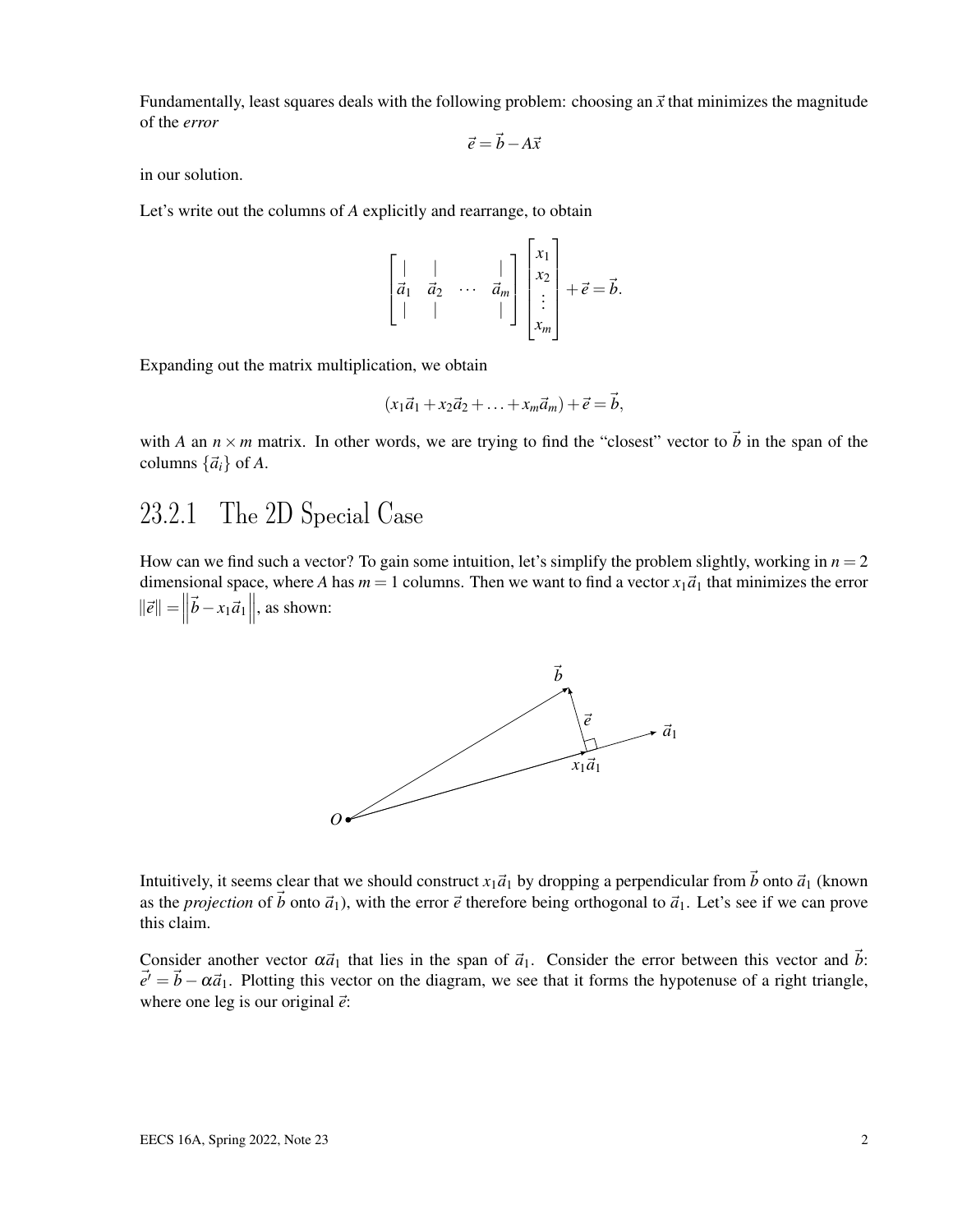

Thus, by the Pythagorean Theorem,  $\parallel$  $\left| \vec{e'} \right| > ||\vec{e}||$ , so  $\alpha \vec{a}_1$  is not as close to  $\vec{b}$  as our original  $x_1 \vec{a}_1$  was.

So we've shown that the projection of  $\vec{b}$  onto  $\vec{a}_1$  is the solution that minimizes our error  $\vec{e}$ . But what is this projection? Well, we know that  $\vec{e} \perp x_1 \vec{a}_1$ . Thus,

$$
\langle \vec{e}, x_1 \vec{a}_1 \rangle = 0
$$
\n
$$
\implies \quad x_1 \langle \vec{e}, \vec{a}_1 \rangle = 0
$$
\n
$$
\implies \quad \langle \vec{b} - x_1 \vec{a}_1, \vec{a}_1 \rangle = 0
$$
\n
$$
\implies \quad \langle \vec{b}, \vec{a}_1 \rangle - x_1 \langle \vec{a}_1, \vec{a}_1 \rangle = 0
$$
\n
$$
\implies \quad x_1 = \frac{\langle \vec{b}, \vec{a}_1 \rangle}{\langle \vec{a}_1, \vec{a}_1 \rangle}
$$

This is known as the *projection* of  $\vec{b}$  onto the span of  $\vec{a}_1$ . It is also sometimes called an *orthogonal projection*. Essentially, what we derived above is the Least Squares algorithm in two dimensions.

.

#### 23.2.2 The General Case

Now, how do we generalize beyond two dimensions? Well, we argued in 2D that, in order to minimize the magnitude of the error, we should choose  $x_1$  such that  $\vec{e} \perp x_1$  - in words, that  $\vec{e}$  is orthogonal to the subspace in which  $x_1\vec{a}_1$  must lie. The analogous claim in higher dimensions, given that we wish to choose  $\vec{x}$ to minimize the magnitude of the error

$$
\vec{e} = \vec{b} - A\vec{x},
$$

would be to choose an  $\vec{x}$  that is orthogonal to the span of all possible  $A\vec{x}$  - in other words, a  $\vec{e}$  that is orthogonal to the column space of *A*. Can we justify this claim?

#### 23.2.2.1 Geometric Proof

We can generalize what we did earlier in the 2*D* case to higher dimensions to derive the Least Squares algorithm more generally. In this proof, we will also see a geometric motivation for the algebraic manipulations done in the previous proof.

What are all the possible values that  $A\vec{x}$  can take?  $A\vec{x}$  is just the set of all linear combinations of the columns of *A*, i.e. it is just the columnspace of *A*. This is just a higher-dimensional plane in *n*-dimensional space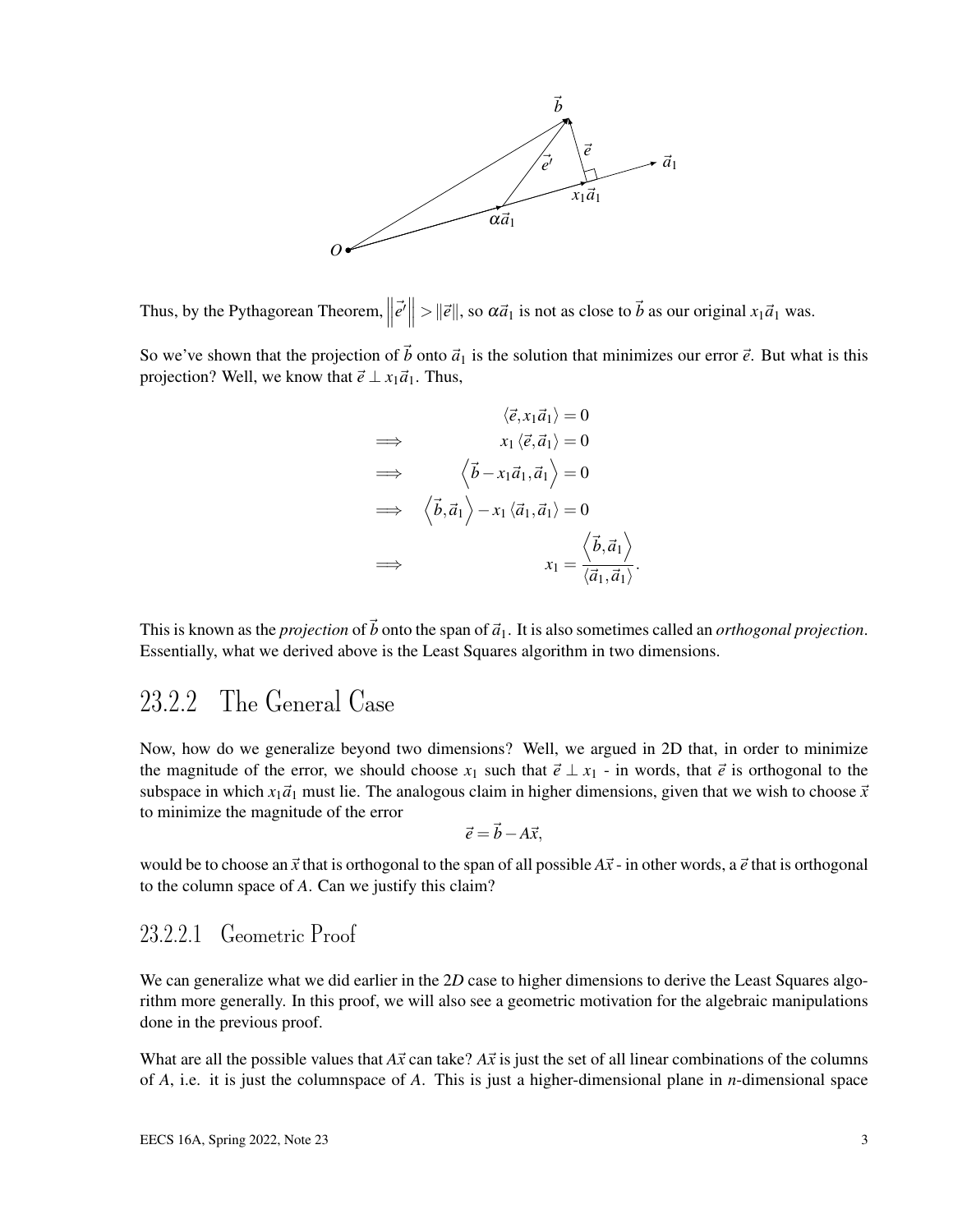that passes through the origin. To help us visualize this, we will illustrate the span of the columns of *A* as a 2-dimensional plane embedded in 3-dimensional space:



The  $\vec{b}$  does not necessarily lie in the column space of *A*. In this case, doing Gaussian Elimination on  $A\vec{x} = \vec{b}$ would lead to an inconsistent set of equations that cannot be solved.

As a result, our goal is to find that vector  $A\vec{x}$  in span(*A*) that is closest to  $\vec{b}$ , i.e. we want to minimize the magnitude of the error  $\|\vec{e}\| = \|\vec{e}\|$  $|\vec{b}-A\vec{x}|$ .

We drop a perpendicular from the tip of the vector  $\vec{b}$  (denoted by *P*) to the plane span(*A*). Let this intersect the columnspace of *A* at point *Q*. Consider the vector  $A\vec{x}$  that connects the origin *O* to point *Q*.

As before, our goal is to show that this choice of  $\vec{x}$  minimizes the magnitude of the error  $\|\vec{e}\|$ . To do so, by analogy with our 2D geometric proof, we will consider any other  $\vec{x'}$ , where  $A\vec{x'}$  is the point *R* on the plane span(*A*). Adding it to our figure, where  $\vec{e'} = \vec{b} - A\vec{x'}$ , we obtain

![](_page_3_Figure_6.jpeg)

We'd like to show that  $\parallel$  $\left| \vec{e}' \right| \geq ||\vec{e}||$ . In the 2D case, we were able to do so by drawing a right triangle where  $\vec{e}$  was a leg and  $\vec{e'}$  the hypotenuse. Can we do something similar here?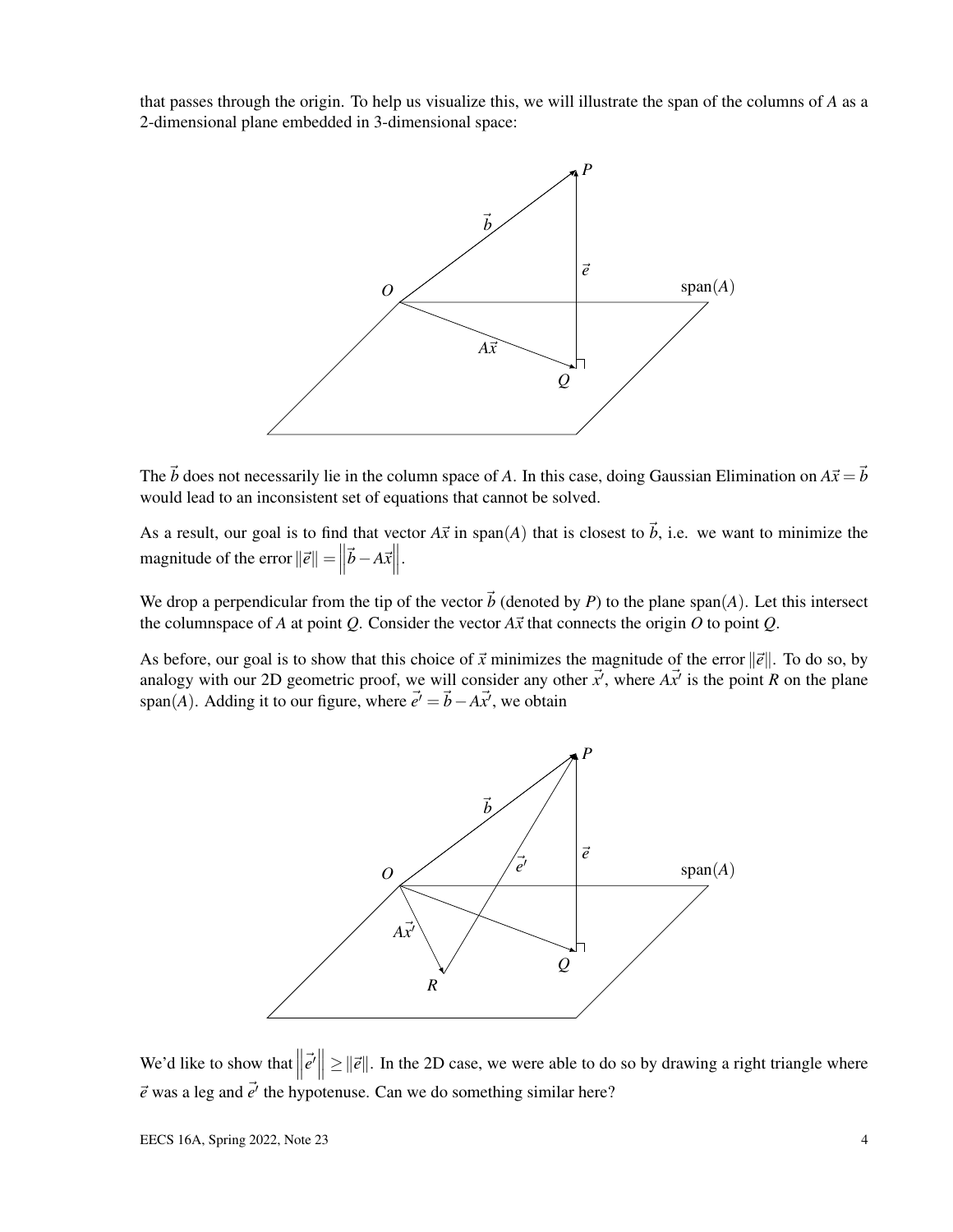From the figure, we see that the triangle formed by *P*, *Q*, and *R* is a triangle with the desired side lengths, as illustrated below:

![](_page_4_Figure_1.jpeg)

But is it a *right* triangle? Observe that the bottom leg of the triangle is the vector  $\vec{e} - \vec{e}' = A(\vec{x} - \vec{x}')$ , which clearly lies in the column space of A. Thus, by construction, it is orthogonal to  $\vec{e}$ , so this is indeed a right triangle!

Therefore, we can simply apply the Pythagorean theorem to conclude that  $\|\vec{e'}\| \ge \|\vec{e}\|$ , as desired. So as we have shown that no  $\vec{x'}$  can produce a smaller error than  $\vec{x}$ , we have proven that  $\vec{x}$  is the optimal solution!

#### 23.2.2.2 Algebraic Proof

We can also show this using an algebraic proof. Assume that such an  $\vec{x}$  exists such that  $\vec{e} = \vec{b} - A\vec{x}$  is orthogonal to all elements in the column space of *A*. Now, imagine for the sake of *contradiction* that there existed an alternative  $\vec{x}'$  with corresponding error  $\vec{e}' = \vec{b} - A\vec{x}$ , such that

$$
\left\|\vec{e'}\right\|<\left\|\vec{e}\right\|.
$$

In other words, we are imagining that there exists a strictly *better* solution to  $A\vec{x} \approx \vec{b}$  than  $\vec{x}$ . From the equation relating the norms of the errors, we have that

$$
\begin{aligned}\n\left\|\vec{e}'\right\| < \left\|\vec{e}\right\| \\
\implies \left\|\vec{e}'\right\|^2 < \left\|\vec{e}\right\|^2 \\
\implies \left\langle \vec{e}', \vec{e}' \right\rangle < \left\langle \vec{e}, \vec{e}\right\rangle\n\end{aligned}
$$

So far, all we've done is make simple manipulations to our inequality, squaring to write the norm of a vector in terms of inner products. Now, we will use a small trick. We need to use the fact that  $\vec{e}$  is orthogonal to any element in the span of *A somewhere* in our proof. In other words, we want an expression of the form  $\langle \vec{e}, A\vec{v} \rangle$  (for some vector  $\vec{v}$ ) to appear somewhere, so that we can set it to 0 and apply this fact.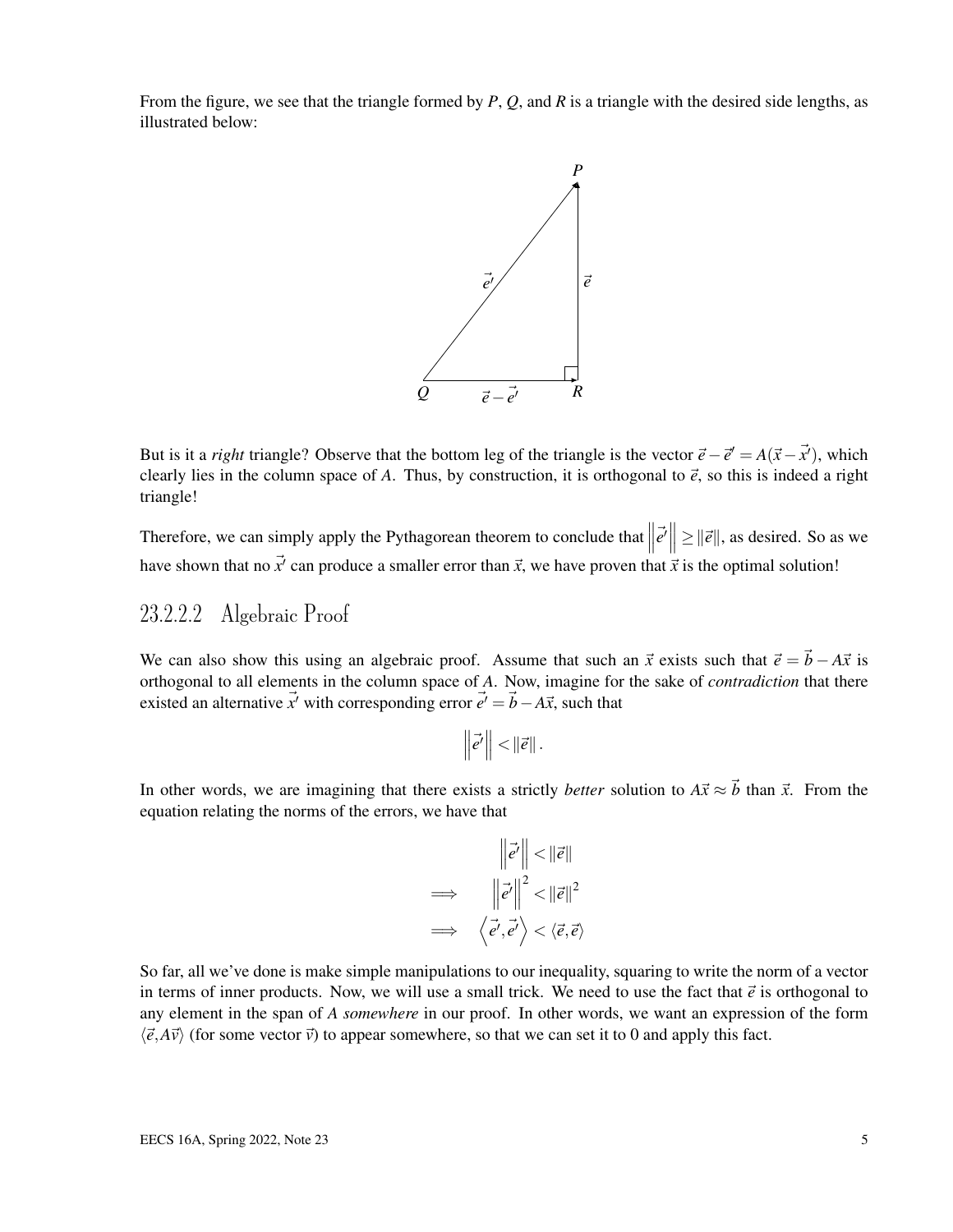Where could such an expression  $A\vec{v}$  come from? One way is to recognize that

$$
\vec{e'} = \vec{b} - A\vec{x'}
$$
  
=  $\vec{b} - A\vec{x} + A\vec{x} - A\vec{x'}$   
=  $\vec{e} + A(\vec{x} - \vec{x'})$ ,

adding and subtracting the same term  $A\vec{x}$  in order to bring  $\vec{e}$  back into the equation. Making this substitution, we find that

$$
\left\langle \vec{e} + A(\vec{x} - \vec{x}'), \vec{e} + A(\vec{x} - \vec{x}') \right\rangle < \left\langle \vec{e}, \vec{e} \right\rangle.
$$

Now, we will apply the distributive property of inner products on the left-hand-side of the inequality, to obtain

$$
\langle \vec{e}, \vec{e} \rangle + \langle \vec{e}, A(\vec{x} - \vec{x'}) \rangle + \langle A(\vec{x} - \vec{x'}), \vec{e} \rangle + \langle A(\vec{x} - \vec{x'}), A(\vec{x} - \vec{x'}) \rangle < \langle \vec{e}, \vec{e} \rangle.
$$

Recall that inner products of real vectors are commutative, so

$$
\langle \vec{e}, A(\vec{x} - \vec{x'}) \rangle = \langle A(\vec{x} - \vec{x'}), \vec{e} \rangle.
$$

Using the above identity to combine terms, and cancelling equal terms on both sides of the inequality, we find that

$$
2\left\langle A(\vec{x}-\vec{x}'),\vec{e}\right\rangle + \left\langle A(\vec{x}-\vec{x}'),A(\vec{x}-\vec{x}')\right\rangle < 0.
$$

And now we can use our orthogonality assumption! Since  $A(\vec{x}-\vec{x}')$  lies in the span of *A*, we know that it is orthogonal to  $\vec{e}$ , so

$$
\langle A(\vec{x} - \vec{x}'), \vec{e} \rangle = 0.
$$

Substituting, we find that

$$
\left\langle A(\vec{x}-\vec{x'}), A(\vec{x}-\vec{x'}) \right\rangle < 0.
$$

Let's examine this inequality. On the left-hand-side, we take the inner product of some vector with itself, computing its squared norm. We know that norms are always nonnegative, so the left-hand-side is greater than or equal to 0. Yet we write that it is strictly less than 0, so we've reached a contradiction!

Thus, our original assumption that an  $\vec{x'}$  existed that was better than  $\vec{x}$  must have been false. So we have shown *if* an  $\vec{x}$  exists such that  $\vec{b}$ −*A* $\vec{x}$  is orthogonal to the span of *A*, that it must be the optimal solution to our least squares problem!

#### 23.2.3 Least Squares

We know now that, *if* there exists an  $\vec{x}$  such that  $\vec{e} = \vec{b} - A\vec{x}$  is orthogonal to *every vector* in the column space of *A*, that such a vector would be the optimum solution to our least squares problem and minimizes  $\|\vec{e}\| = \left\| \right\|$  $|\vec{b} - A\vec{x}|$ .

**Theorem 23.1**: A vector  $\vec{e}$  is orthogonal to every vector in the column space of A if and only if it is orthogonal to each of the columns  $\vec{a}_i$  that form the basis of its column space.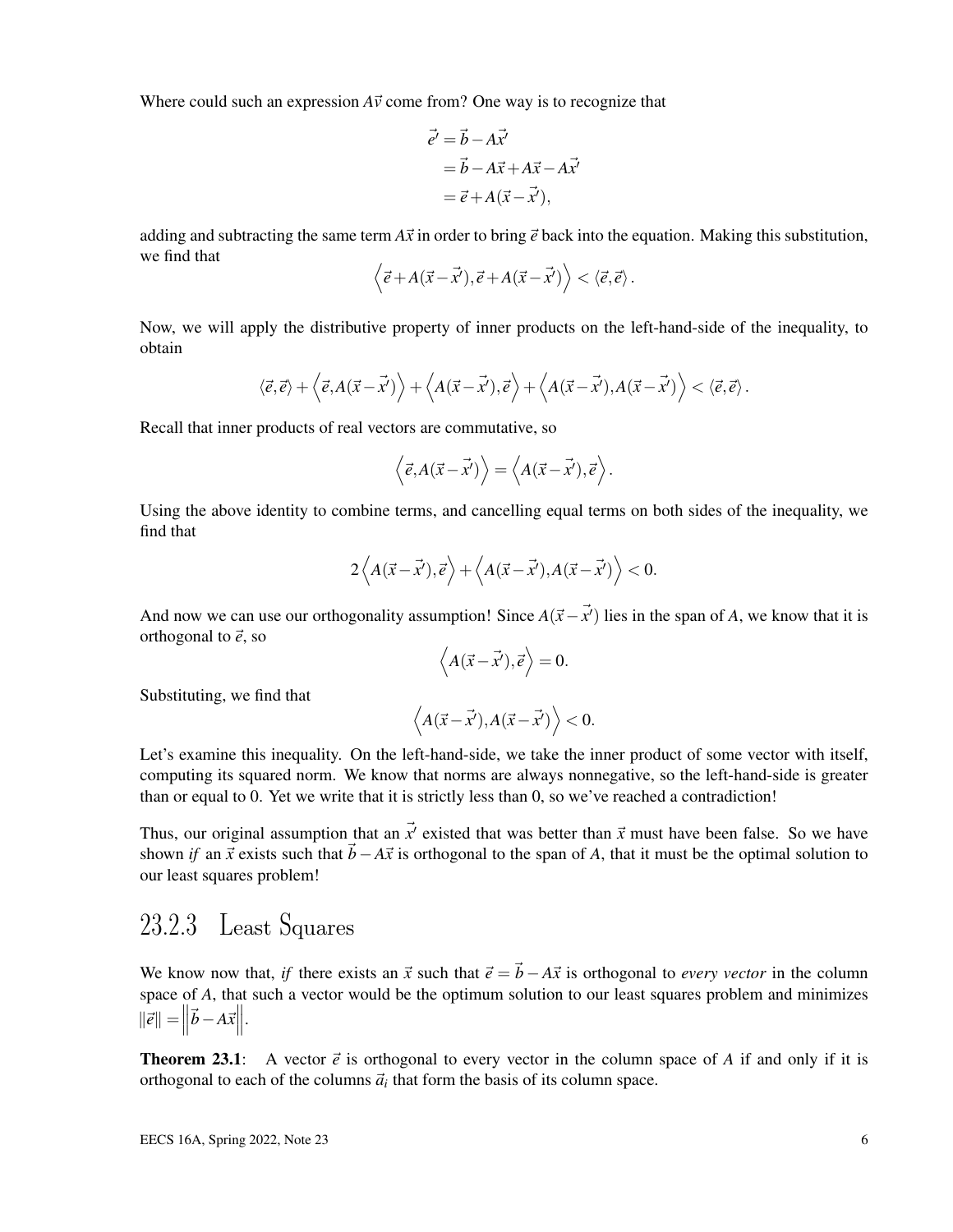*Proof.* Observe that if  $\vec{e}$  is orthogonal to every vector in the column space of *A*, then it is orthogonal to each of the  $\vec{a}_i$ , as each of the  $\vec{a}_i$  are in the column space of *A*.

Now, we will try to prove the converse. Consider an arbitrary vector  $\vec{v} \in \text{span}(A)$ . By definition, we know that there exist coefficients  $\alpha_i$  such that we can express

$$
\vec{v} = \alpha_1 \vec{a}_1 + \alpha_2 \vec{a}_2 + \ldots + \alpha_m \vec{a}_m.
$$

Now, consider our vector  $\vec{e}$ , that is orthogonal to each of the  $\vec{a}_i$ . In other words, we know that for any valid *i*,

$$
\langle \vec{e}, \vec{a}_i \rangle = 0.
$$

We wish to show that  $\vec{e}$  is orthogonal to  $\vec{v}$  as well. To show this, it is natural to try evaluating  $\langle \vec{e}, \vec{v} \rangle$ , in the hope that this turns out to be 0. Doing so, substituting in our various definitions, and applying the distributive property of inner products, we see that

$$
\langle \vec{e}, \vec{v} \rangle = \langle \vec{e}, \alpha_1 \vec{a}_1 + \alpha_2 \vec{a}_2 + \ldots + \alpha_m \vec{a}_m \rangle
$$
  
\n
$$
= \langle \vec{e}, \alpha_1 \vec{a}_1 \rangle + \langle \vec{e}, \alpha_2 \vec{a}_2 \rangle + \ldots + \langle \vec{e}, \alpha_m \vec{a}_m \rangle
$$
  
\n
$$
= \alpha_1 \langle \vec{e}, \vec{a}_1 \rangle + \alpha_2 \langle \vec{e}, \vec{a}_2 \rangle + \ldots + \alpha_m \langle \vec{e}, \vec{a}_m \rangle
$$
  
\n
$$
= \alpha_1 \cdot 0 + \alpha_2 \cdot 0 + \ldots + \alpha_m \cdot 0
$$
  
\n
$$
= 0,
$$

as desired! In other words, if our  $\vec{e}$  is orthogonal to all the basis vectors of a subspace, it is orthogonal to *every vector* in that subspace as well!  $\Box$ 

We know now that, for our error vector  $\vec{e}$  to be orthogonal to every vector in the column space of A, it suffices to say that it is orthogonal to each of the columns  $\vec{a}_i$ . Now, recall that the inner product of two vectors can be represented as a matrix multiplication, so

$$
\langle \vec{e}, \vec{a}_i \rangle = 0 \iff \vec{a}_i^T \vec{e} = 0.
$$

Since we have  $\vec{a}_i^T \vec{e} = 0$  for all *i*, we can stack these scalar equations to form the single matrix equation

$$
\begin{bmatrix} - & \vec{a}_1^T & - \\ - & \vec{a}_2^T & - \\ & \vdots & \vdots \\ - & \vec{a}_1^T & - \end{bmatrix} \vec{e} = \begin{bmatrix} 0 \\ 0 \\ \vdots \\ 0 \end{bmatrix}.
$$

But we have,

$$
\begin{bmatrix} - & \vec{a}_1^T & - \\ - & \vec{a}_2^T & - \\ & \vdots & \\ - & \vec{a}_1^T & - \end{bmatrix} = \begin{bmatrix} | & | & \\ \vec{a}_1 & \vec{a}_2 & \cdots & \vec{a}_m \\ | & | & | & \end{bmatrix}^T = A^T,
$$

so we can simplify our equation to just

 $A^T \vec{e} = \vec{0}.$ 

What do we do with this equation? We're interested in solving for  $\vec{x}$ , so it makes sense to substitute for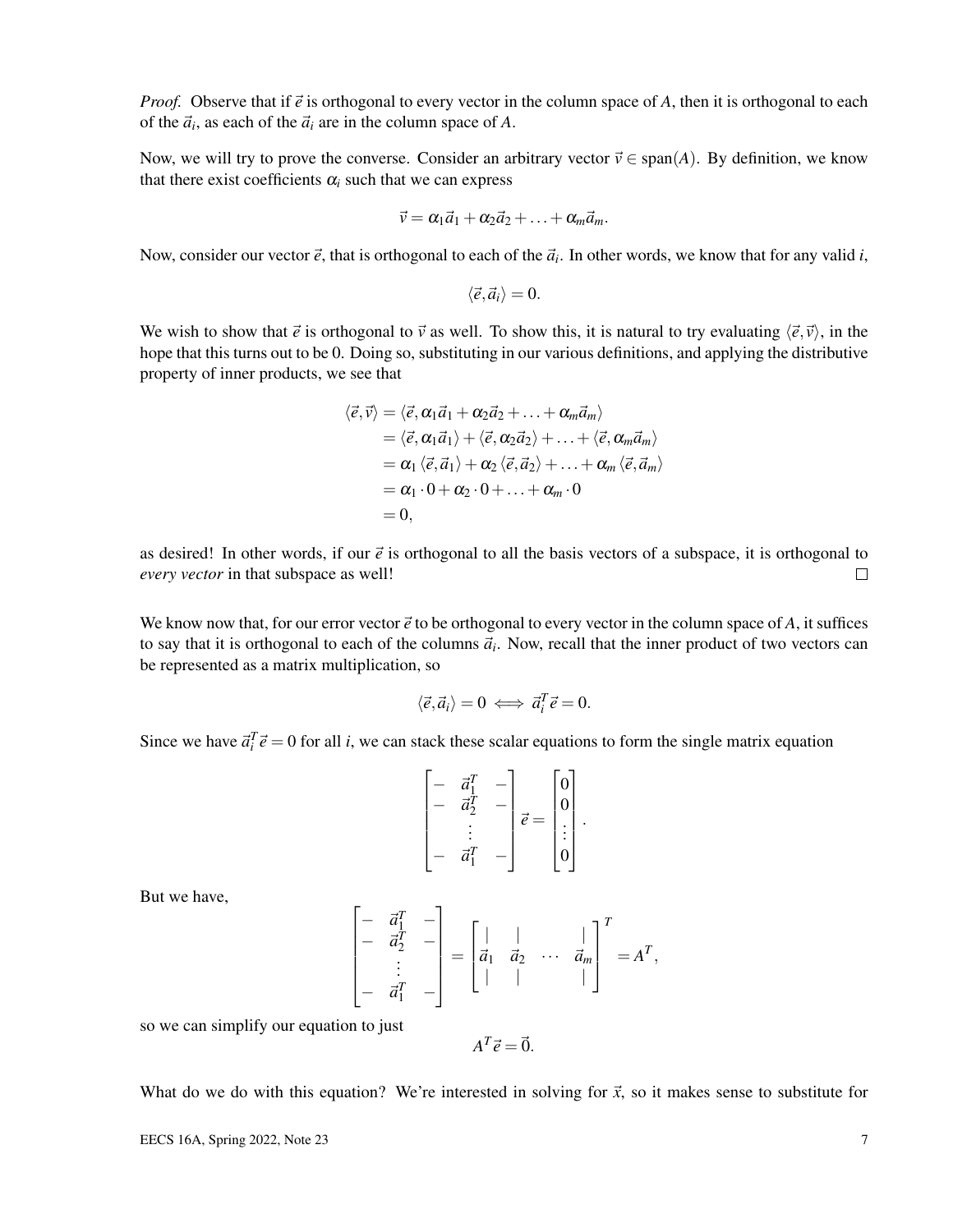$\vec{e} = \vec{b} - A\vec{x}$ , to obtain

$$
A^T(\vec{b} - A\vec{x}) = \vec{0}
$$
  
\n
$$
\implies A^T A \vec{x} = A^T \vec{b}.
$$

Now, observe that (unlike *A*)  $A<sup>T</sup>A$  is a square  $m \times m$  matrix! Is it invertible? We will show below that it is, in the case where the columns of *A* are linearly independent. In this case *A <sup>T</sup>A* is a square matrix with only a trivial nullspace, we know that it has a unique inverse  $(A^T A)^{-1}$ . Pre-multiplying our earlier equation by this inverse (which we know exists), we obtain

$$
A^T A \vec{x} = A^T \vec{b}
$$
  
\n
$$
\implies (A^T A)^{-1} A^T A \vec{x} = (A^T A)^{-1} A^T \vec{b}
$$
  
\n
$$
\implies \vec{x} = (A^T A)^{-1} A^T \vec{b}.
$$

This is the general least squares solution for  $A\vec{x} \approx \vec{b}$  when *A* has independent columns, and is our final result!

### 23.3 Is *<sup>A</sup> <sup>T</sup><sup>A</sup>* invertible?

Let us figure out when exactly we can invert  $A<sup>T</sup>A$ . First, we will prove a helper theorem.

**Theorem 23.2**: Null $(A^T A)$  = Null $(A)$ , even when *A* has a nontrivial nullspace.

*Proof.* To see this, consider an arbitrary  $\vec{v} \in Null(A^{T}A)$ . By definition, we have that

$$
A^T A \vec{v} = \vec{0}.
$$

Now, we will make the "magic" step<sup>1</sup> of pre-multiplying by  $\vec{v}^T$ , to obtain

$$
\vec{v}^T A^T A \vec{v} = \vec{v}^T \vec{0} = 0.
$$

Rearranging the left-hand-side of the above identity, we find that

$$
(A\vec{v})^T (A\vec{v}) = 0 \implies \langle A\vec{v}, A\vec{v} \rangle = ||A\vec{v}||^2 = 0.
$$

Thus, it is clear that  $A\vec{v} = 0$ , so  $\vec{v} \in Null(A)$ . Thus, we have shown that  $Null(A^T A) \subseteq Null(A)$ . Now, consider an arbitrary vector  $\vec{v} \in Null(A)$ . Pre-multiplying by  $A<sup>T</sup>$ , we have that

$$
A\vec{v}' = \vec{0}
$$
  
\n
$$
\implies A^T A \vec{v}' = \vec{0},
$$

so  $\vec{v'} \in Null(A^T A)$ .

 $<sup>1</sup>$ As an aside, make sure to understand the intuition behind our "magic" step - we wanted to write the left-hand-side as an inner</sup> product, to obtain an equation involving the norm of  $A\vec{v}$ . This kind of pre-multiplication in order to get an inner product is fairly common in these sorts of proofs, and is a good thing to have in your "toolbox" of algebraic tricks.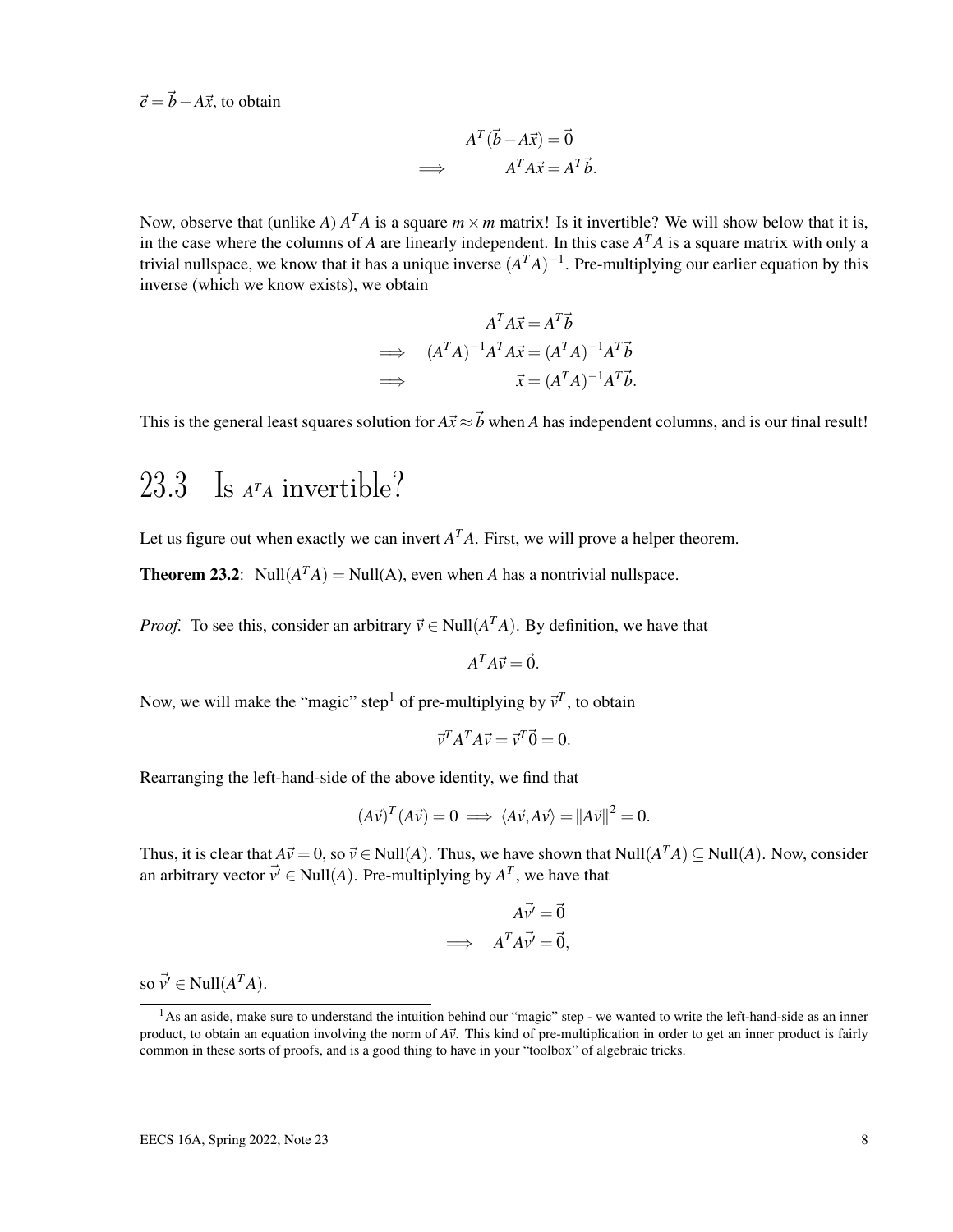Consequently, Null $(A) \subseteq Null(A^T A)$ . Combining this with the earlier result, we have that

$$
\text{Null}(A) = \text{Null}(A^T A),
$$

as desired!

We can now return to our least squares argument in the special case where *A* has linearly independent columns. Since all the  $\vec{a}_i$  are independent, it is a consequence that *A* has only a trivial null space. From our helper theorem, we can now see that  $A<sup>T</sup>A$  also only has a trivial nullspace!

Now, observe that (unlike *A*)  $A<sup>T</sup>A$  is a square  $m \times m$  matrix! Since it is a square matrix with only a trivial nullspace, we know that it has a unique inverse  $(A^T A)^{-1}$ . Pre-multiplying our earlier equation by this inverse (which we know exists), we obtain

$$
A^T A \vec{x} = A^T \vec{b}
$$
  
\n
$$
\implies (A^T A)^{-1} A^T A \vec{x} = (A^T A)^{-1} A^T \vec{b}
$$
  
\n
$$
\implies \vec{x} = (A^T A)^{-1} A^T \vec{b}.
$$

This is the general least squares solution for  $A\vec{x} \approx \vec{b}$  when *A* has independent columns, and is our final result!

## 23.4 Application of Least Squares

It turns out Gauss used this technique to predict where certain planets would be in their orbit. A scientist named Piazzi made 19 observations over the period of a month in regards to the orbit of Ceres (can be viewed as equations). Gauss used some of these observations. He also knew the general shape of the orbit of planets due to Kepler's laws of planetary motion. Gauss set up equations like so:

$$
\alpha x^2 + \beta xy + \gamma y^2 + \delta x + \epsilon y = \phi
$$

If one divides the whole equation by  $\phi$ , nothing significant happens so we can ignore the denominator and treat the right side of the equation as 1.

$$
\alpha x^2 + \beta xy + \gamma y^2 + \delta x + \epsilon y = 1
$$

We can set up a matrix like so:

$$
\begin{bmatrix} x_1^2 & x_1y_1 & y_1^2 & x_1 & y_1 \ \cdots & \cdots & \cdots & \cdots & \cdots \\ \vdots & \vdots & \ddots & \vdots & \ddots & \vdots \\ x_n^2 & \cdots & \cdots & \cdots & y_n \end{bmatrix} \begin{bmatrix} \alpha \\ \beta \\ \gamma \\ \delta \\ \epsilon \end{bmatrix} = \begin{bmatrix} 1 \\ \vdots \\ \vdots \\ 1 \end{bmatrix}
$$

Here, the *x*'s and *y*'s are known: they are the coordinates of the measured positions of Ceres. The unknowns are  $\alpha, \ldots, \varepsilon$ . We write the above equation with matrix/vector notation as follows

$$
A\vec{v} = \vec{b}
$$

 $\Box$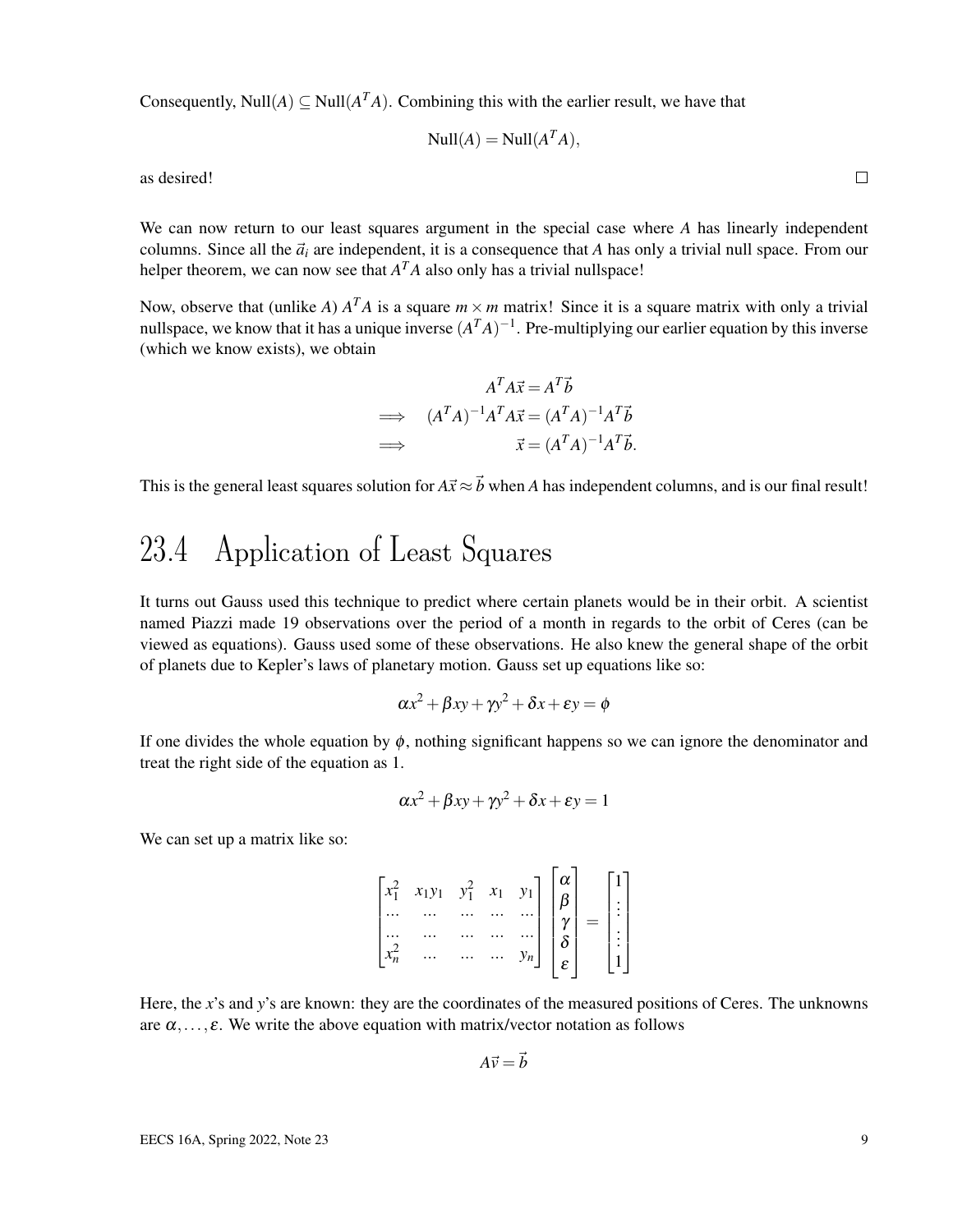where define

$$
A = \begin{bmatrix} x_1^2 & x_1y_1 & y_1^2 & x_1 & y_1 \\ \cdots & \cdots & \cdots & \cdots & \cdots \\ \cdots & \cdots & \cdots & \cdots & \cdots \\ x_n^2 & \cdots & \cdots & \cdots & y_n \end{bmatrix} \qquad \n\vec{v} = \begin{bmatrix} \alpha \\ \beta \\ \gamma \\ \delta \\ \varepsilon \end{bmatrix} \qquad \n\vec{b} = \begin{bmatrix} 1 \\ \vdots \\ \vdots \\ 1 \end{bmatrix}
$$

Now we can use the least squares formula to estimate the unknown coefficients in  $\vec{v}$ . From Eq. (??) derived earlier:

![](_page_9_Figure_3.jpeg)

Once solved, we can now translate the coefficients,  $\alpha, \ldots, \varepsilon$ , back into an ellipse using the original equation  $\alpha x^2 + \beta xy + \gamma y^2 + \delta x + \epsilon y = 1$ . A possible result might look like this:

![](_page_9_Figure_5.jpeg)

As we can see, the least squares method is useful for fitting noisy or approximate measurements to a curve, provided that we know the general shape of the curve. In addition, this example shows least squares is not limited to lines.

### 23.5 Practice Problems

These practice problems are also available in an interactive form on the course website.

1. True or False: Least squares is a method for solving an underdetermined system of linear equations.